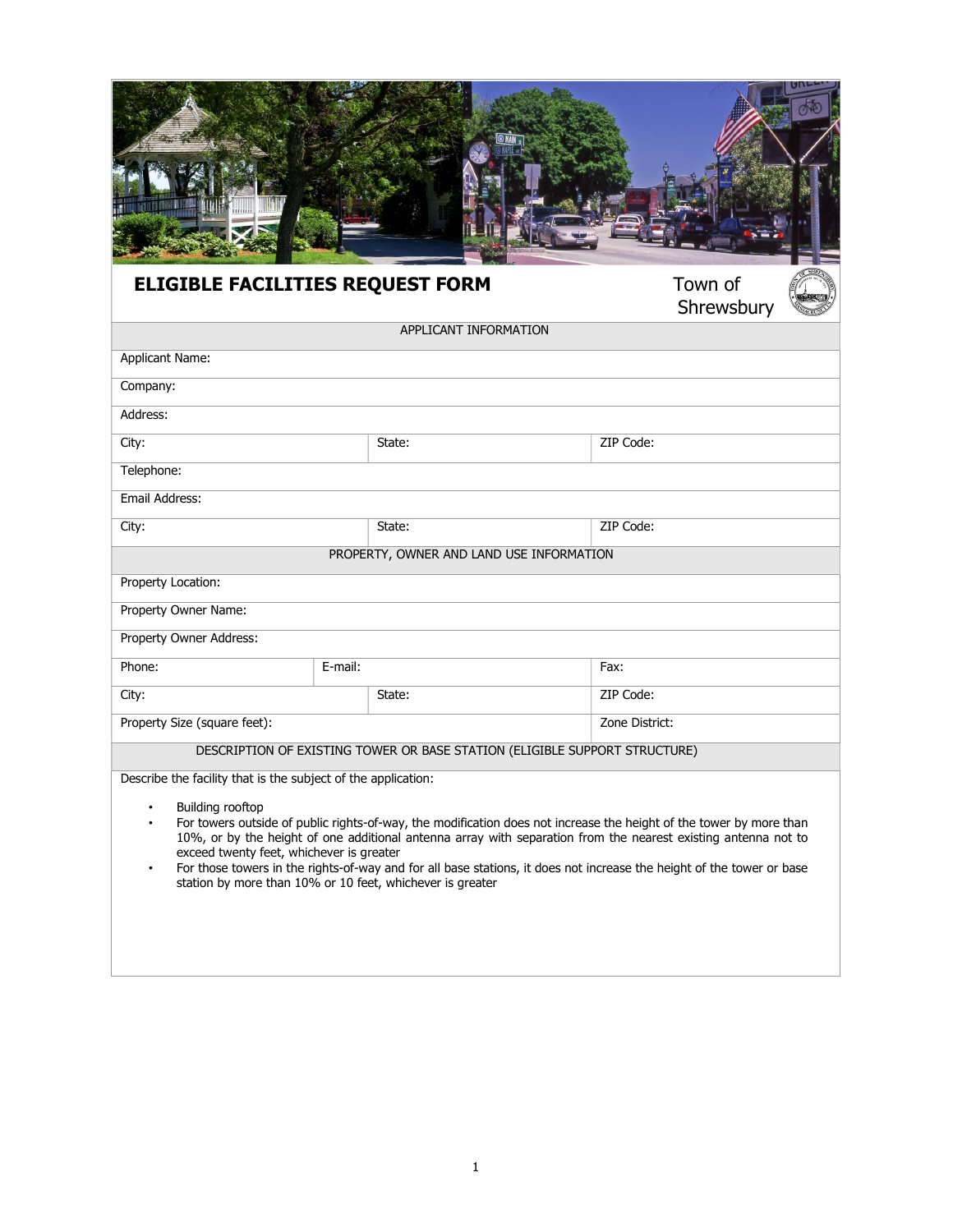Describe the current site. "Site" is defined per FCC 6409 order as the current boundaries of the leased or owned property surrounding a Tower or Eligible Support Structure and any access or utility easements currently related to the Site. Specify if your proposal is in public right of way (ROW) or not. For other Towers in the public rights- ofway, a Site is further restricted to that area comprising the base of the structure and to other Transmission Equipment already deployed on the ground.

Provide all information to demonstrate that the structure or building where the collocation, removal and/or replacement of transmission equipment will be made has received land use approval for its existing wireless facilities. Include the date(s) of land use approval and the applicable case number or permit approval number. If the current facilities or structure was approved with any requirements to conceal facilities from view or any other conditions of approval, please provide that information.

Is the structure that is the subject of this application located in the public rights-of-way?

#### DESCRIPTION OF ELIGIBLE FACILITIES REQUEST

Is this a collocation of new transmission equipment?

Is this a removal of existing transmission equipment?

Is this a replacement of existing transmission equipment or minor communication on existing building?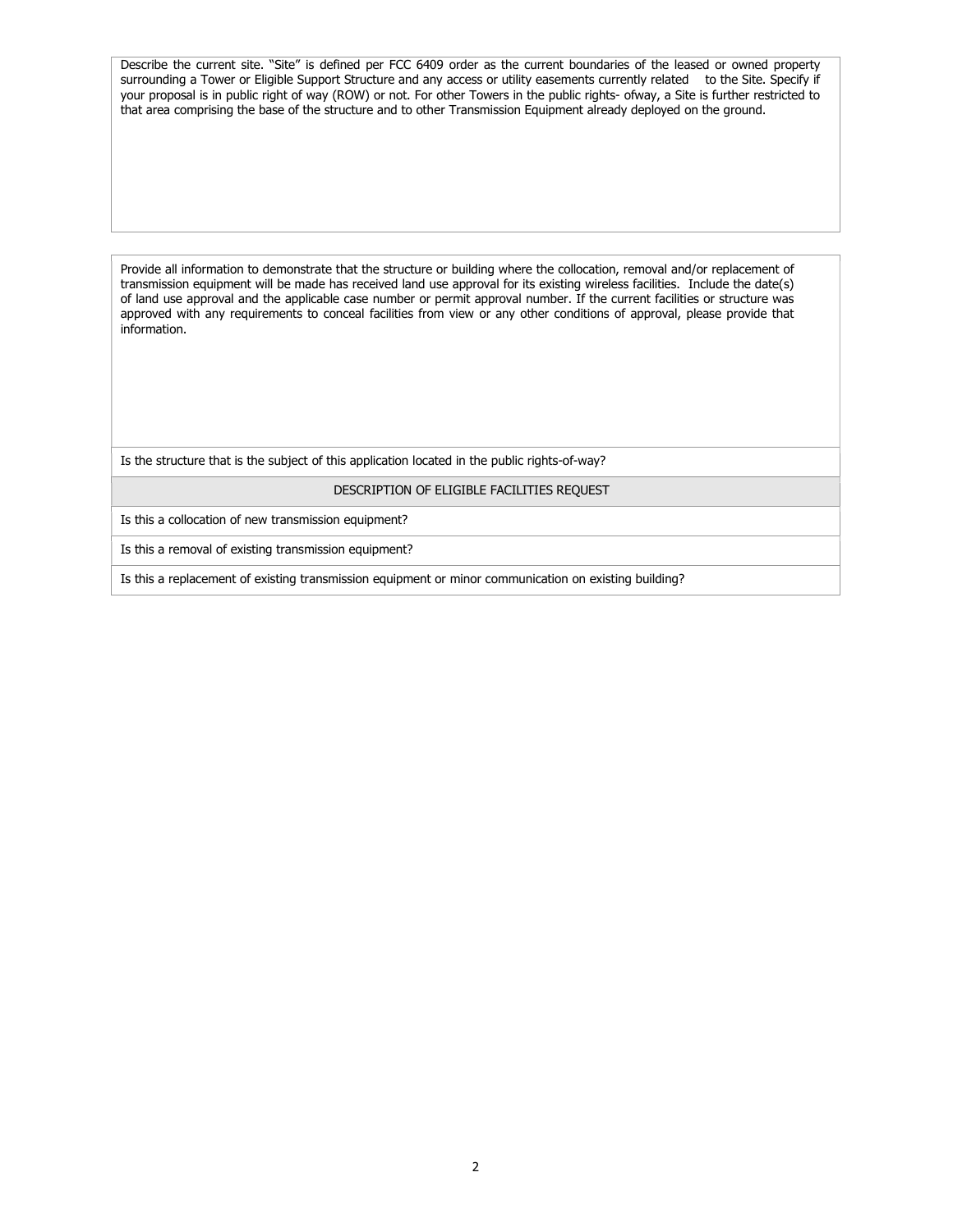## ELIGIBLE FACILITIES REQUEST FORM

What is the height of the existing building or structure? If the tower is sited outside of the public right-of-way, show that the modification does not increase the height of the building or tower by more than 10%, or by the height of one additional antenna array, whichever is greater. The separation between the additional antenna and the existing antenna should not exceed 20 feet.

If the towers are in the rights-of-way and for all base stations, it does not increase the height of the tower or base station by more than 10% or 10 feet, whichever is greater.

What will the height of the structure be after the collocation, removal and or replacement of transmission equipment?

For all base stations, will the facilities protrude more 20 feet from the edge of the tower after installation for a site located outside the public right way; or if the tower is located in the right-of-way will the modification protrude from the edge of the structure more than 6 feet?

If the structure or Site that is the subject of this application was approved with any concealment requirements or other conditions of approval, describe how this application will comply with those conditions. Include photo simulations, where appropriate.

• Describe the number and dimensions of any equipment cabinets that are currently present at this location:

• Describe the number and dimensions of any equipment cabinets that are proposed as part of this application? If the installation includes new equipment cabinets, the modification shall not include the installation of more than 4 equipment cabinets.

Does this application involve any excavation or location of equipment outside the boundaries of the Site? Note: If the site is an Environmentally critical area a SEPA determination is required.

SUBMITTAL INFORMATION

### ELIGIBLE FACILITIES REQUEST FORM